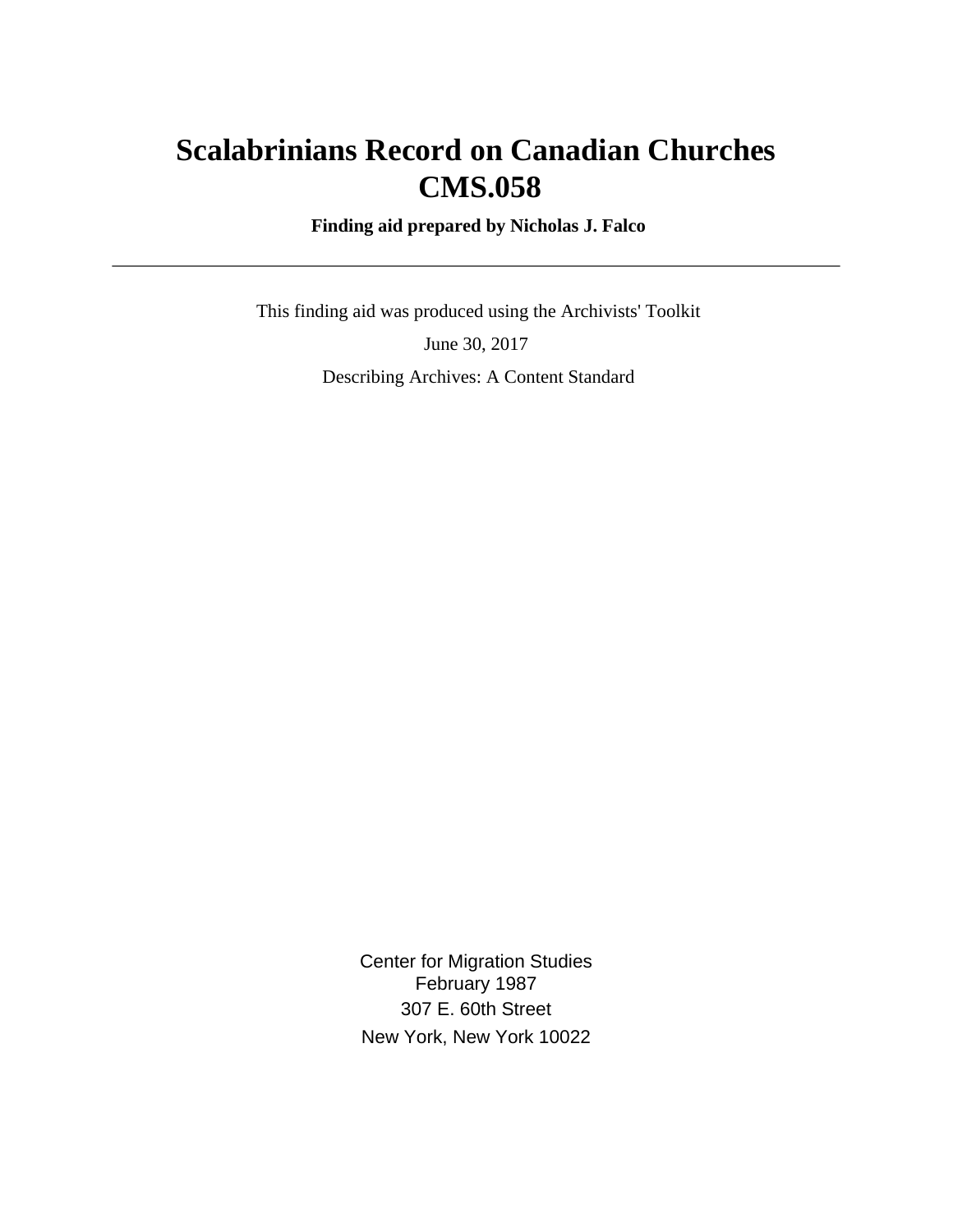# **Table of Contents**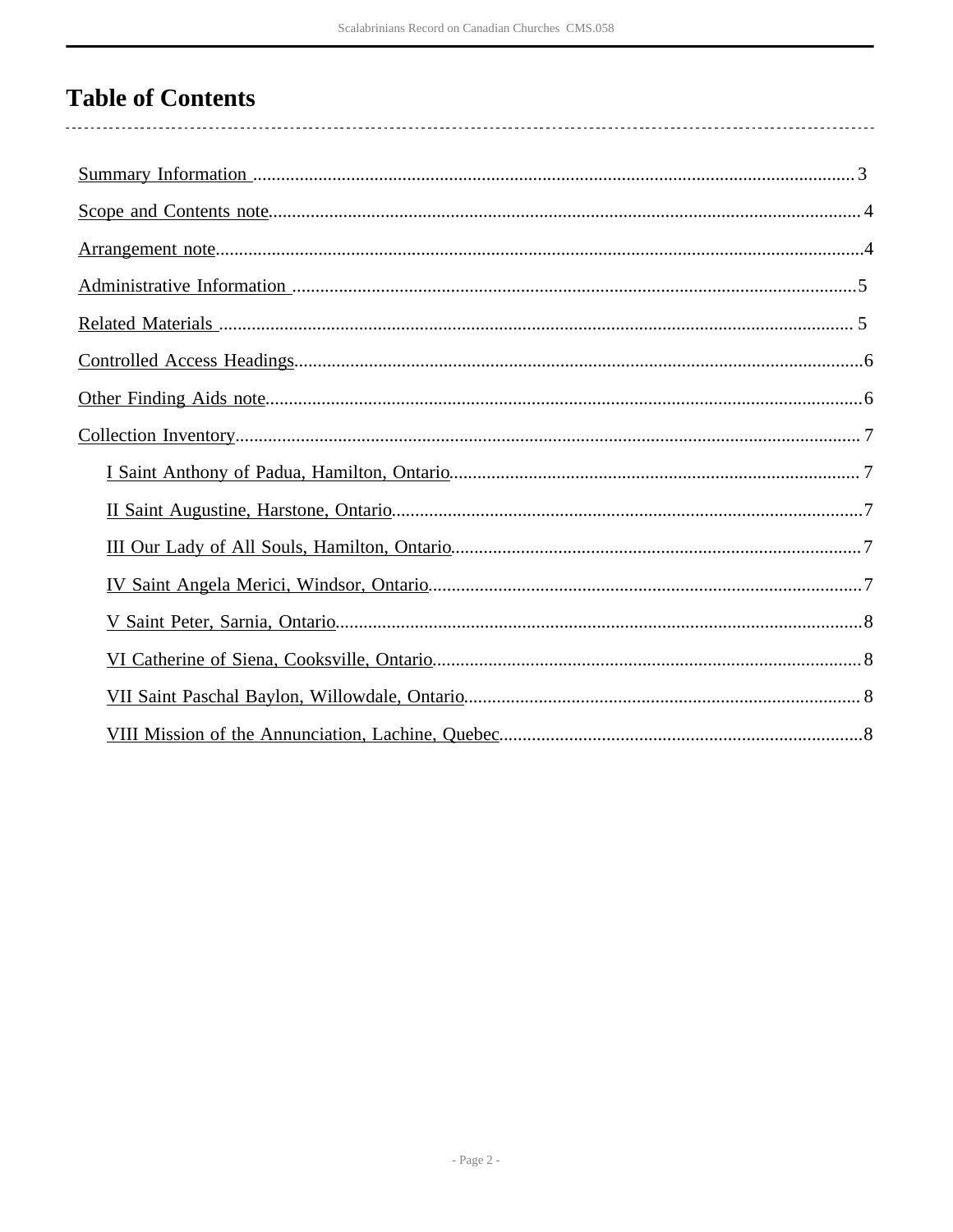# <span id="page-2-0"></span>**Summary Information**

 $\overline{a}$ 

. . . . . . . . . . .

| <b>Repository</b>    | <b>Center for Migration Studies</b>                                                                                                                                                                                                                                                                                                                                                    |
|----------------------|----------------------------------------------------------------------------------------------------------------------------------------------------------------------------------------------------------------------------------------------------------------------------------------------------------------------------------------------------------------------------------------|
| <b>Title</b>         | Scalabrinians Record on Canadian Churches                                                                                                                                                                                                                                                                                                                                              |
| Date [inclusive]     | 1956-1984                                                                                                                                                                                                                                                                                                                                                                              |
| <b>Extent</b>        | 2.5 Linear feet 5 document boxes                                                                                                                                                                                                                                                                                                                                                       |
| <b>Location note</b> | CMS.058 is housed at the Provincial House of the Saint Charles Province<br>of the Society of Saint Charles-Scalabrinians, 27 Carmine Street, New<br>York, New York 10014.                                                                                                                                                                                                              |
| Language             | English                                                                                                                                                                                                                                                                                                                                                                                |
|                      | Language of Materials note The materials in CMS.058 are in English with some Italian and some<br>French.                                                                                                                                                                                                                                                                               |
| <b>Abstract</b>      | CMS.058 comprises ephemera documenting activities at eight Canadian<br>Roman Catholic parishes that at some point between 1956 and 1984<br>ministered to Italian-speaking congregations. Although the Society of<br>Saint Charles-Scalabrinians staffed each of the parishes at some time,<br>some records in the collections pre-date the Scalabrinians' assignment to<br>the parish. |

#### **Preferred Citation note**

Center for Migration Studies of New York; Scalabrinians Record on Canadian Churches (CMS.058); Box; Folder.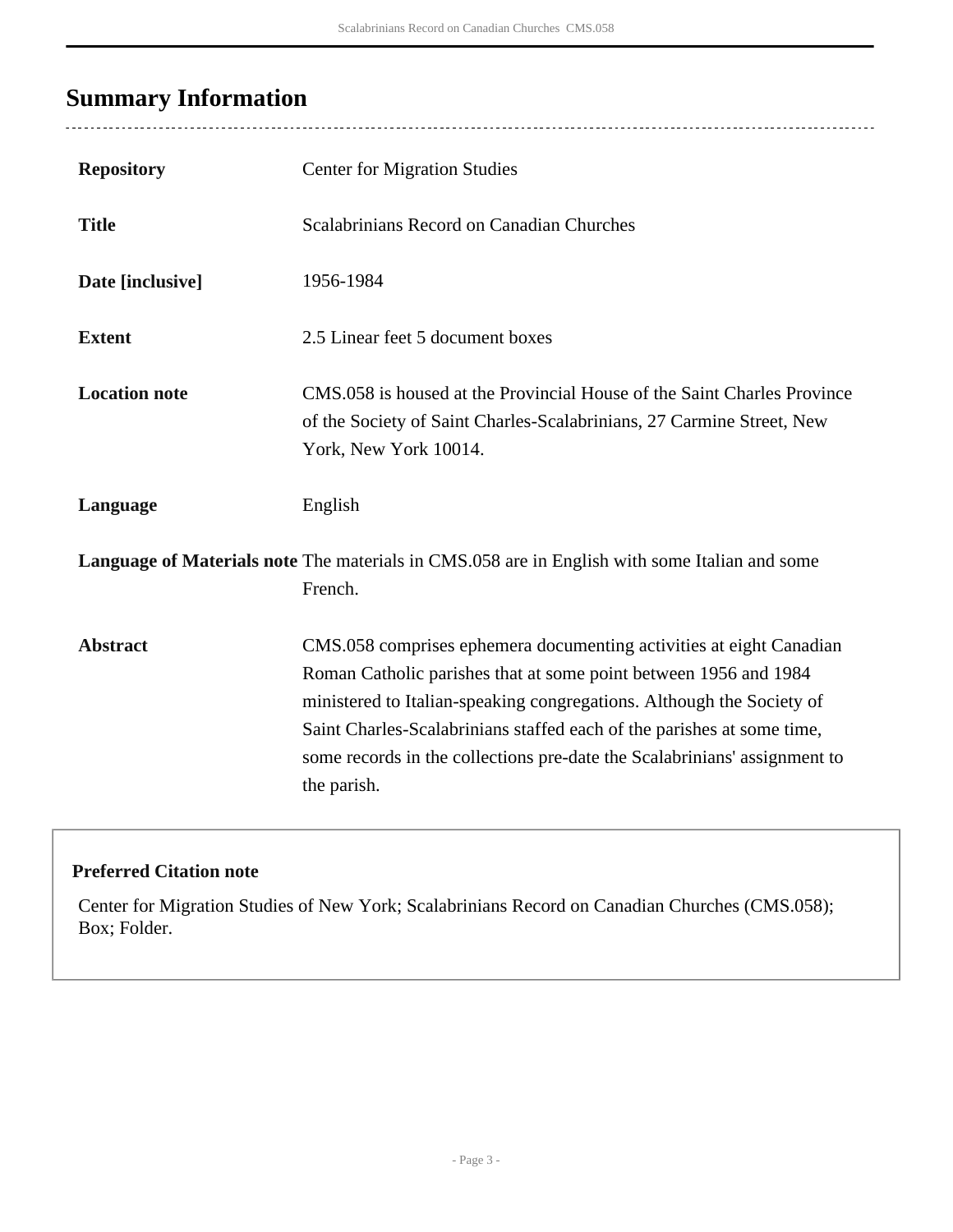## <span id="page-3-0"></span>**Scope and Contents note**

CMS.058 is an artificial collection with roots in a request by the Rev. Silvano M. Tomasi, c.s., who was then the Provincial Superior of the Saint Charles Province of the Society of Saint Charles-Scalabrinians, a congregation of male religious founded to minister to migrants. Most of the members were priests who worked in parishes. Tomasi called on the men to send to the newly established Center for Migration Studies historic material from the parishes at which they worked. Some men were able to send only a little material from their parishes, and archivist Nicholas J. Falco grouped those mini-collections geographically, creating this collectin of small deposits from eight different parishes in Canada.

Along with their Canadian location, the parishes also share in common that the Scalabrinians staffed them because they had Italian-speaking parishioners. Much of the material, though is in English, reflecting the rapid assimilation of the Italians and the fact that many materials were printed to share with a larger audience.

Aside from these two factors, the parishes are diverse. The Mission of the Annunciation was a mission, dependent on a legally established parish; the other seven are legally established parishes. Annunciation is also in Quebec; the other seven are in Ontario. Two of the seven in Ontario are in Hamilton; the others are in other small towns. The Scalabrinians came to the parishes of Saint Augustine, Saint Angela Merici and Saint Peter when their linguistic services were needed; the other five were parishes Scalabrinians founded. The parishes also drew their parishioners from different local economies (Hamilton, for example, was a mining area), and may have drawn them from different parts of Italy.

The parishes also deposited different types of items. Some sent only material from before the arrival of the Scalabrinians; othes document Scalabrinian activity at the parish. Seven of the eight parishes sent souvenir journals. One sent sound recordings, another a poster advertising church activiites. The remaining list of items deposited consists of newspaper clippings, printed ephemera such as programs or fundraising brochures, miscellaneous church bulletins, and photographs. Thus, the collection does not allow an extensive picture of any one parish. however, it does provides snapshots of Italo-Canadian life in different communities at different times, and, taken together, supports some generalizations about the province- and nation-wide Italo-Canadian community.

## <span id="page-3-1"></span>**Arrangement note**

CMS.058 is arranged into eight Series, one for each parish with records in the collection.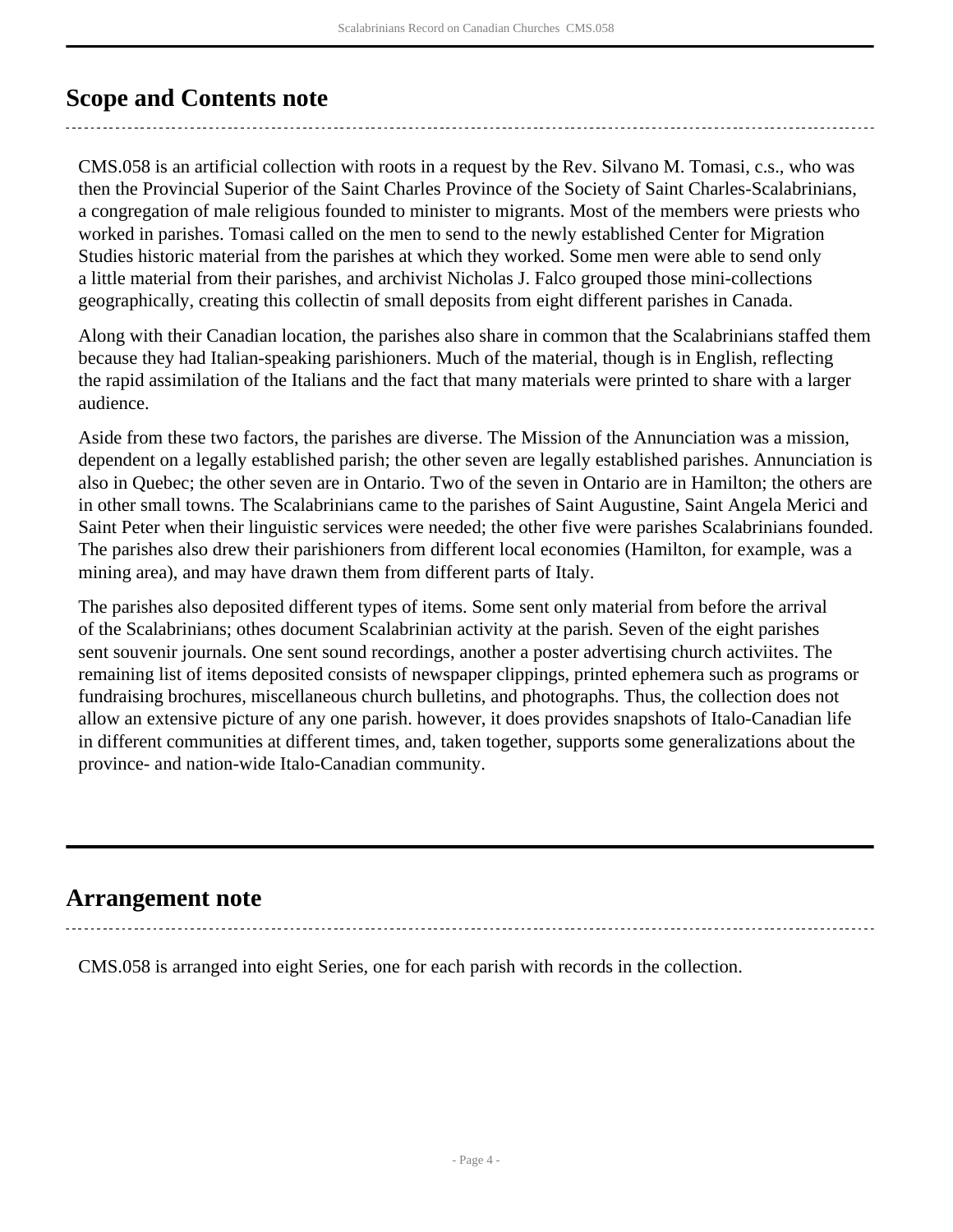### <span id="page-4-0"></span>**Administrative Information**

#### **Publication Information**

Center for Migration Studies February 1987

#### **Revision Description**

 Mary Brown entered the finding aid for CMS.058 into Archivists' Toolkit using the rules in "Describing Archives: A Content Standard" 23 June 2017

#### **Conditions Governing Access note**

Open to researchers by appointment.

#### **Conditions Governing Use note**

Copyright is owned by the Center for Migration Studies. Permission to publish materials must be requested before use.

#### **Immediate Source of Acquisition note**

The Scalabrinians assigned to the parishes represented in CMS.058 sent the materials in the collection to their provincial superiors or to CMS directly, which then gathered them into this collection.

#### **Processing Information note**

Nicholas J. Falco processed CMS.058, completing the work in February 1987.

### <span id="page-4-1"></span>**Related Materials**

#### **Related Archival Materials note**

CMS.057, Saint Maria Goretti (Edmonton, Alberta, Canada) Records

CMS.058, Our Lady of Pompeii (Montreal, Canada) Records

078C, Saint Charles Province, Society of Saint Charles-Scalabrinians Records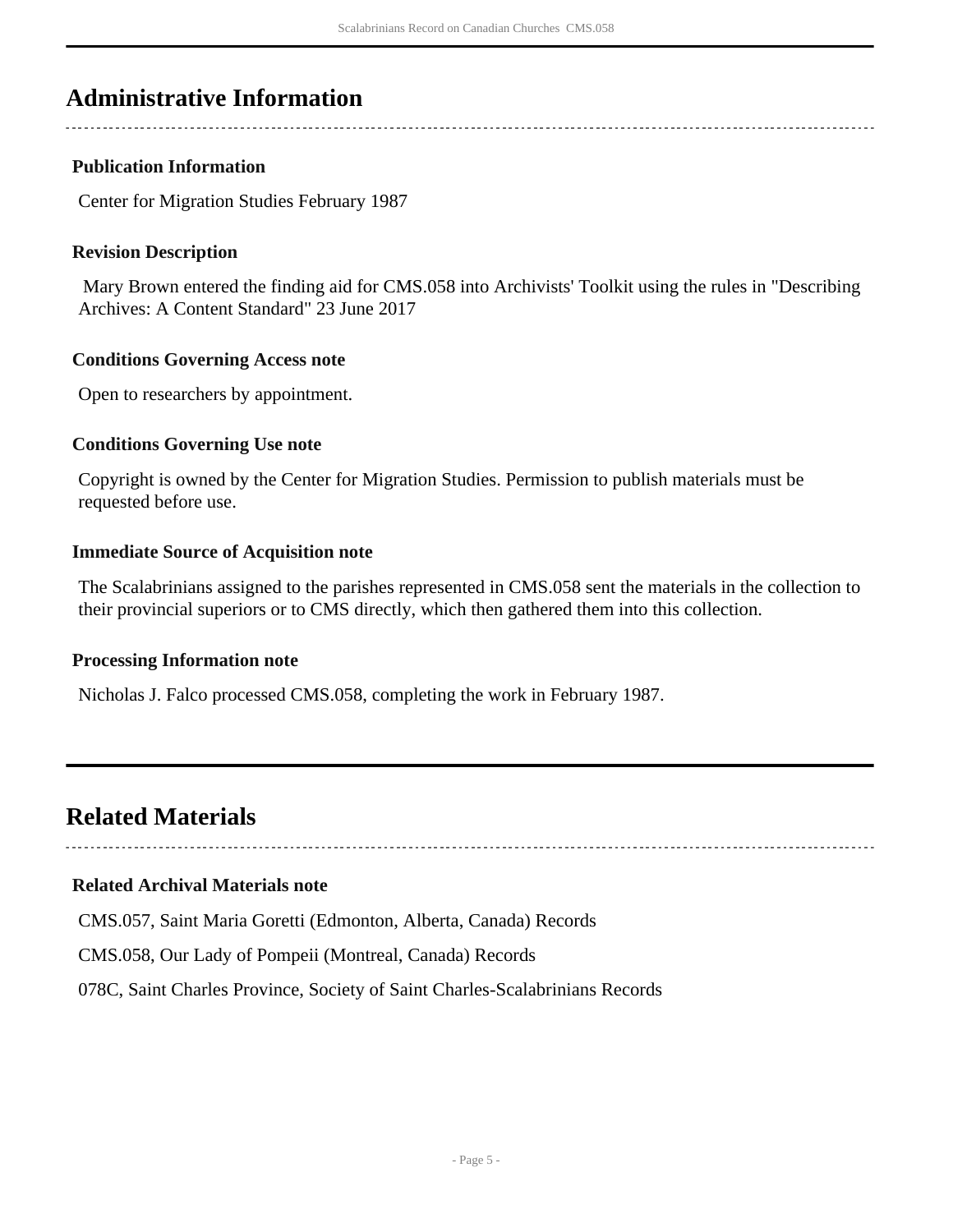## <span id="page-5-0"></span>**Controlled Access Headings**

#### **Corporate Name(s)**

• Scalabrinians.

**Geographic Name(s)**

- Italians |z Canada
- Ontario
- Québec (Province)

**Subject(s)**

• Church work with immigrants |z Catholic Church

## <span id="page-5-1"></span>**Other Finding Aids note**

A paper copy of an earlier finding aid for CMS.058 is available at the Center for Migration Studies.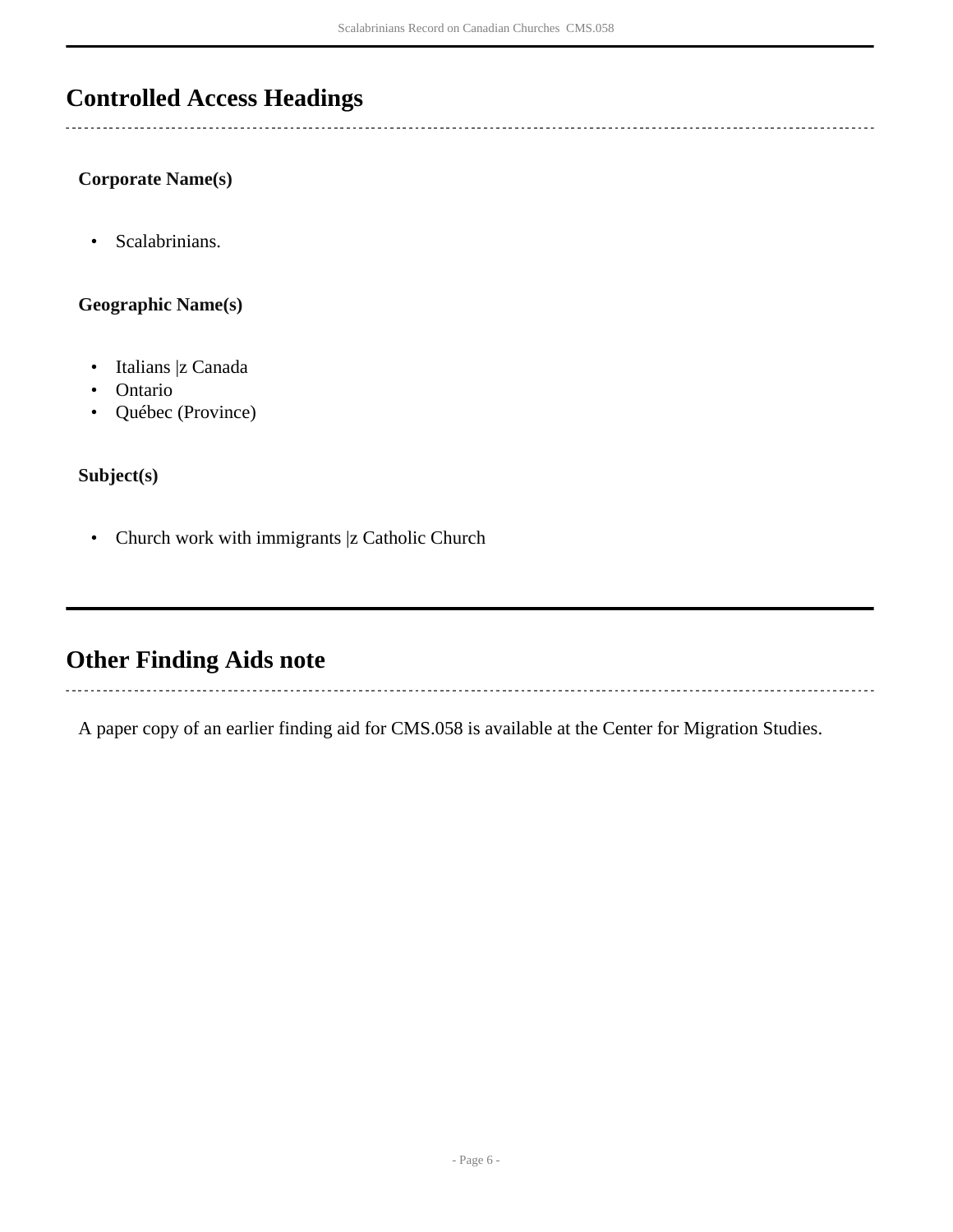# <span id="page-6-0"></span>**Collection Inventory**

<span id="page-6-4"></span><span id="page-6-3"></span><span id="page-6-2"></span><span id="page-6-1"></span>

| I Saint Anthony of Padua, Hamilton, Ontario 1954-1979                                                                                                                                                                                                                                                                                                                                                                                                                      |                 |
|----------------------------------------------------------------------------------------------------------------------------------------------------------------------------------------------------------------------------------------------------------------------------------------------------------------------------------------------------------------------------------------------------------------------------------------------------------------------------|-----------------|
| <b>Scope and Contents note</b>                                                                                                                                                                                                                                                                                                                                                                                                                                             |                 |
| Scalabrinians priests founded the Church of Saint Anthony in 1910. This Series consists of<br>a program from the church's 1954 cornerstone-laying ceremony; a January 25, 1976, church<br>bulletin; a 1977 poster advertising the Feast of Saint Anthony; and a 1979 souvenir journal<br>marking the church building's twenty-fifth anniversary.                                                                                                                           |                 |
| <b>II Saint Augustine, Harstone, Ontario 1965</b>                                                                                                                                                                                                                                                                                                                                                                                                                          | <b>Box</b><br>1 |
| <b>Scope and Contents note</b>                                                                                                                                                                                                                                                                                                                                                                                                                                             |                 |
| Saint Augustine was founded in 1910. This Series consists of one item, a souvenir journal<br>marking the church's fiftieth anniversary in 1965, before the Scalabrinians' arrival.                                                                                                                                                                                                                                                                                         |                 |
| III Our Lady of All Souls, Hamilton, Ontario 1967-1972                                                                                                                                                                                                                                                                                                                                                                                                                     | <b>Box</b><br>1 |
| <b>Scope and Contents note</b>                                                                                                                                                                                                                                                                                                                                                                                                                                             |                 |
| Scalabrinians founded Our Lady of All Souls in 1922. This Series consists of a 1967 church<br>history published in conjunction with the Canadian centennial, a 1971 article from "Human"<br>Relations" magazine, and a 1972 history marking the parish's fiftieth anniversary. There<br>are also three photographs, undated but probably from the late 1960s: two depict actors in a<br>parish play and the third the congregation leaving the church after a celebration. |                 |
| IV Saint Angela Merici, Windsor, Ontario 1956-1960                                                                                                                                                                                                                                                                                                                                                                                                                         | <b>Box</b><br>ı |
| <b>Scope and Contents note</b>                                                                                                                                                                                                                                                                                                                                                                                                                                             |                 |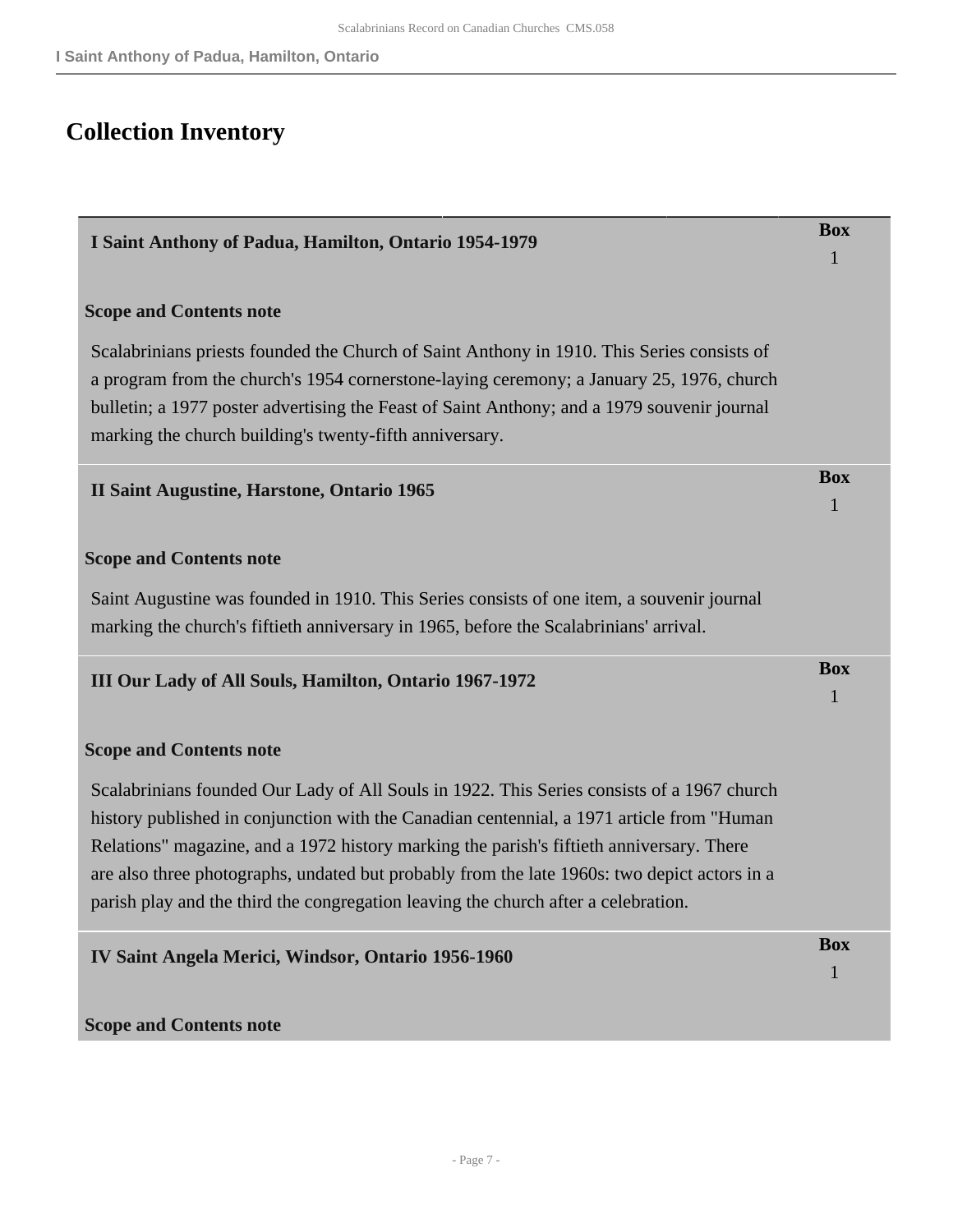<span id="page-7-3"></span><span id="page-7-2"></span><span id="page-7-1"></span><span id="page-7-0"></span>

| Monsignor Constantino De Santis founded Saint Angela Merici in 1939. Scalabrinian           |            |
|---------------------------------------------------------------------------------------------|------------|
| priests began to staff the parish after 1960. This Series consists of a 1956 church history |            |
| and souvenir journal, a 1959 fundraising brochure, a 1960 program for Father De Santis's    |            |
| fiftieth anniversary testimonial dinner, three sound recordings of church music (two by     |            |
| Saint Angela's choir and one by another Italo-Canadian choral group), and an undated        |            |
| Italian-language application form for the Holy Name Society.                                |            |
| V Saint Peter, Sarnia, Ontario 1959                                                         | <b>Box</b> |
|                                                                                             | 1          |
| <b>Scope and Contents note</b>                                                              |            |
| Saint Peter was founded in 1949. The one item in this Series is a 1959 tenth-anniversary    |            |
| fundraising brochure, published before the Scalabrinians' arrival in the parish.            |            |
| VI Catherine of Siena, Cooksville, Ontario 1961-1984                                        | <b>Box</b> |
|                                                                                             | $2 - 4$    |
| <b>Scope and Contents note</b>                                                              |            |
| Scalabrini Fathers founded Saint Catherine of Siena in 1956. This Series consists of 1961   |            |
| and 1981 church histories, a 1966 Christmas Mass schedule, and bulletins for 1964-1974,     |            |
| some of 1977 and all of 1984.                                                               |            |
| VII Saint Paschal Baylon, Willowdale, Ontario 1960-1976                                     | <b>Box</b> |
|                                                                                             | 5          |
| <b>Scope and Contents note</b>                                                              |            |
| Scalabrini Fathers founded Saint Paschal Baylon in 1957. This Series consists of a 1961     |            |
| souvenir of the first anniversary of the church building, a 1967 parish history, a 1972     |            |
| Italian-language newspaper clipping, two copies of the 1976 August/September church         |            |
| bulletin, an undated leaflet on procedures for those planning weddings, and an undated      |            |
| report on church activities.                                                                |            |
| VIII Mission of the Annunciation, Lachine, Quebec 1965-1973                                 | <b>Box</b> |
|                                                                                             | 5          |